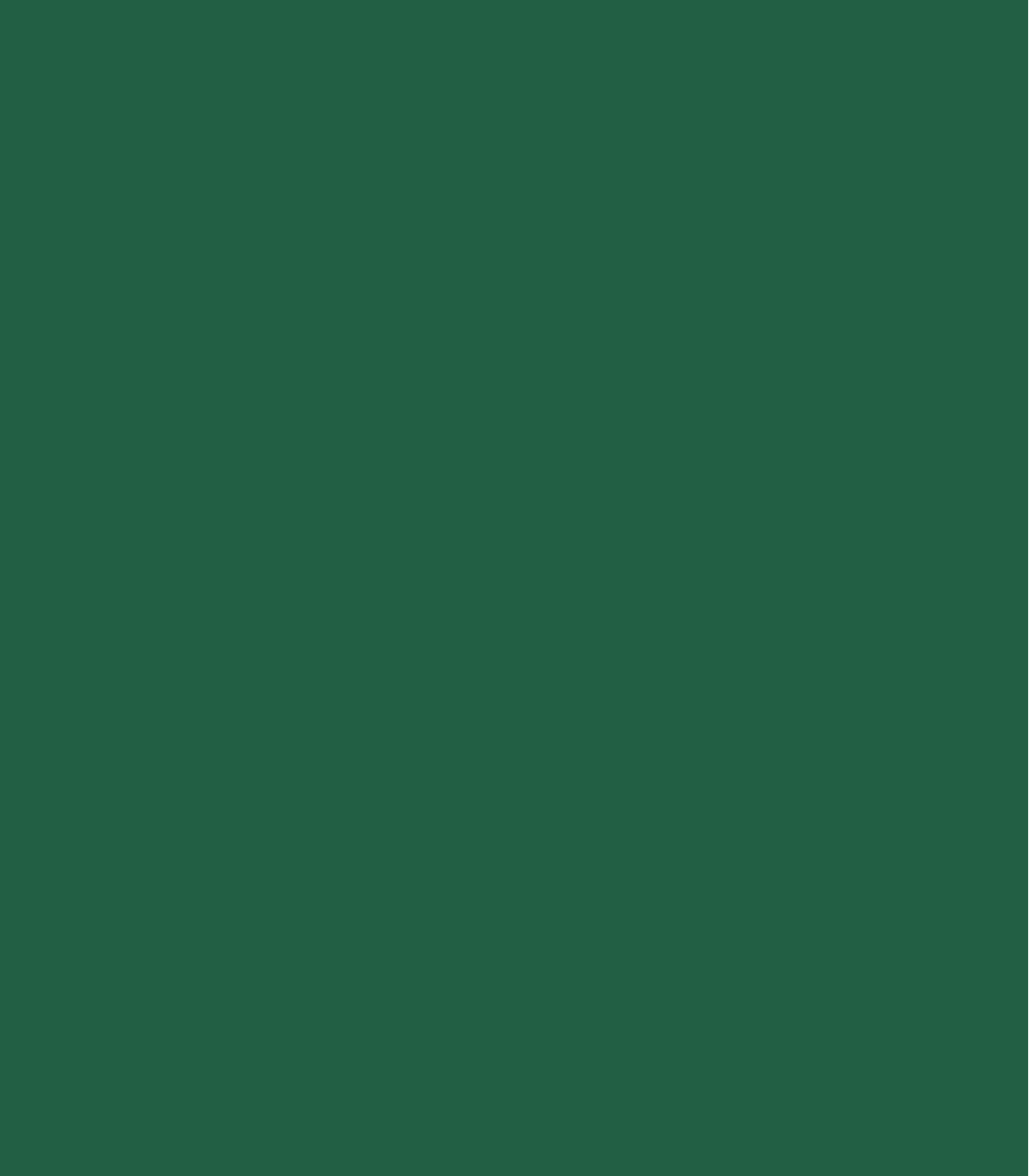# Anesthesia Assistant Follow-up Enhancement Program 2011-12

Oliver Ross, Lisa Dali, Shovana Rai, Indra Rai, Laura Flutter, Resham Rana,

Chattra Shreshta, Shristi Malla, Manik Lal Manandhar, Steve Pickering,

Laxmi Deo, Rabina Shakya

National Health Training Centre (MoHP) Nick Simons Institute Kathmandu, Nepal



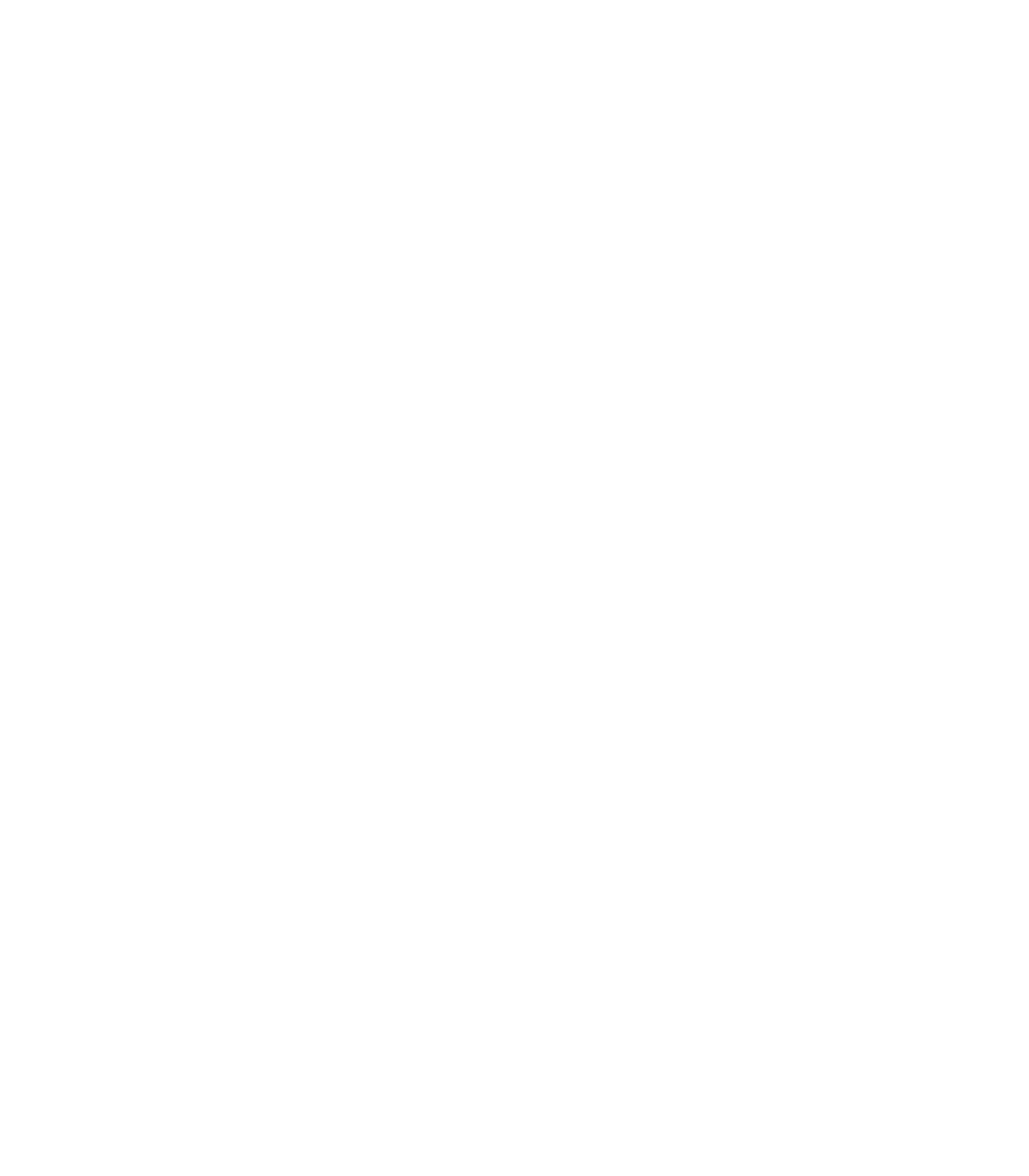## DEFINITION of TERMS

|              | Anesthesiologist                                      | Specialist anesthesia doctor, also 'anesthetist'                                                        |  |
|--------------|-------------------------------------------------------|---------------------------------------------------------------------------------------------------------|--|
| AA           | Anesthesia assistant                                  | Anesthesia provider with nurse or paramedical background                                                |  |
| AAC          | Anesthesia assistant course                           | One-year AA training course under National Academy Medical<br>Science (NAMS) (since 2011)               |  |
| AAT          | Anesthesia assistant training                         | 6-month AA training under National Health Training Center (NHTC) (2001-2010)                            |  |
| CEOC         | Comprehensive emergency obstetric care                | Capacity to deliver full emergency delivery services, including caesarean section                       |  |
| <b>CPD</b>   | Continuing professional development                   | Program of ongoing study to maintain competence for active health workers                               |  |
| <b>CPR</b>   | Cardiopulmonary resuscitation                         | Systematic procedure to revive a patient who has lost heart and/or lung function                        |  |
| CS           | Caesarean section                                     | Operation to deliver baby, also 'C-section'                                                             |  |
| DHO          | District health officer                               | Government official responsible for curative and public health services<br>in a district of Nepal       |  |
| EMO          | Epstein-Macintosh-Oxford                              | Machine for delivering ether for general anesthesia                                                     |  |
| FEP          | Follow-up enhancement program                         | Post-training follow-up of graduates in their workplace involving<br>assessment, coaching, and feedback |  |
| GА           | General anesthesia                                    | Inhalation anesthesia rendering the patient insensate and unconscious                                   |  |
| <b>HCW</b>   | Health care worker                                    | One of various cadre of health professionals                                                            |  |
| KIVA         | Ketamine intravenous anesthesia                       | Intravenous anesthesia that is not as deep as general anesthesia                                        |  |
| MDG          | Millennium Development Goal                           | UN global action plan against poverty, hunger, and disease                                              |  |
| <b>MDGP</b>  | Medical degree general practice or 'GP'               | Nepal doctor with 3-year multi-specialty post-graduate training                                         |  |
| <b>MLP</b>   | Mid-level practicum                                   | Government in-service competency-based training course for paramedicals                                 |  |
| MoHP         | Ministry of Health and Population                     | Nepal Government Health Ministry                                                                        |  |
| <b>NAMS</b>  | National Academy of Medical Science                   | Government institute responsible for academic health courses especially<br>for government workers       |  |
| <b>NHTC</b>  | National Health Training Centre                       | Ministry of Health and Population umbrella organization responsible<br>for in-service training          |  |
| <b>NSI</b>   | Nick Simons Institute                                 | Charitable Nepalese organization with a mission to train and support<br>rural health care workers       |  |
| <b>NHSSP</b> | Nepal Health Sector Support Program                   | External development pooled-fund body that supports MoHP<br>during 2011-15 implementation phase         |  |
| 0T           | Operating theater (operating room)                    | Room or suite of rooms where operations are performed in a hospital                                     |  |
| PHC          | Primary Healthcare Centre                             | Government sub-hospital healthcare facility                                                             |  |
| QI           | Quality improvement                                   | Process using checklists to assess and improve multiple components of performance                       |  |
| <b>RSI</b>   | Rapid sequence induction                              | General anesthesia and intubation for emergency cases                                                   |  |
| WFSA         | World Federation of<br>Societies of Anesthesiologists | World Anesthesia organization involved in<br>training and professional standardization                  |  |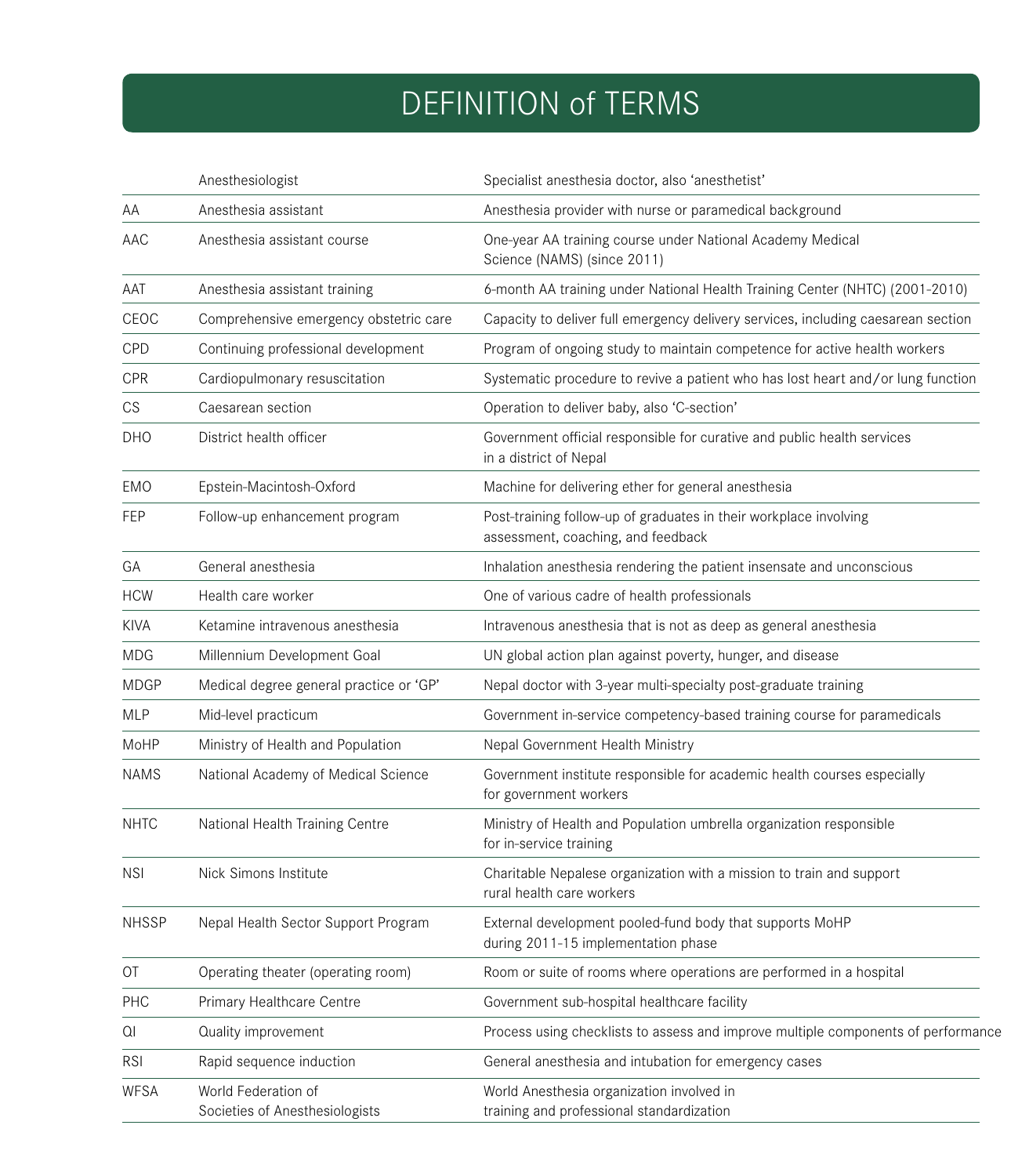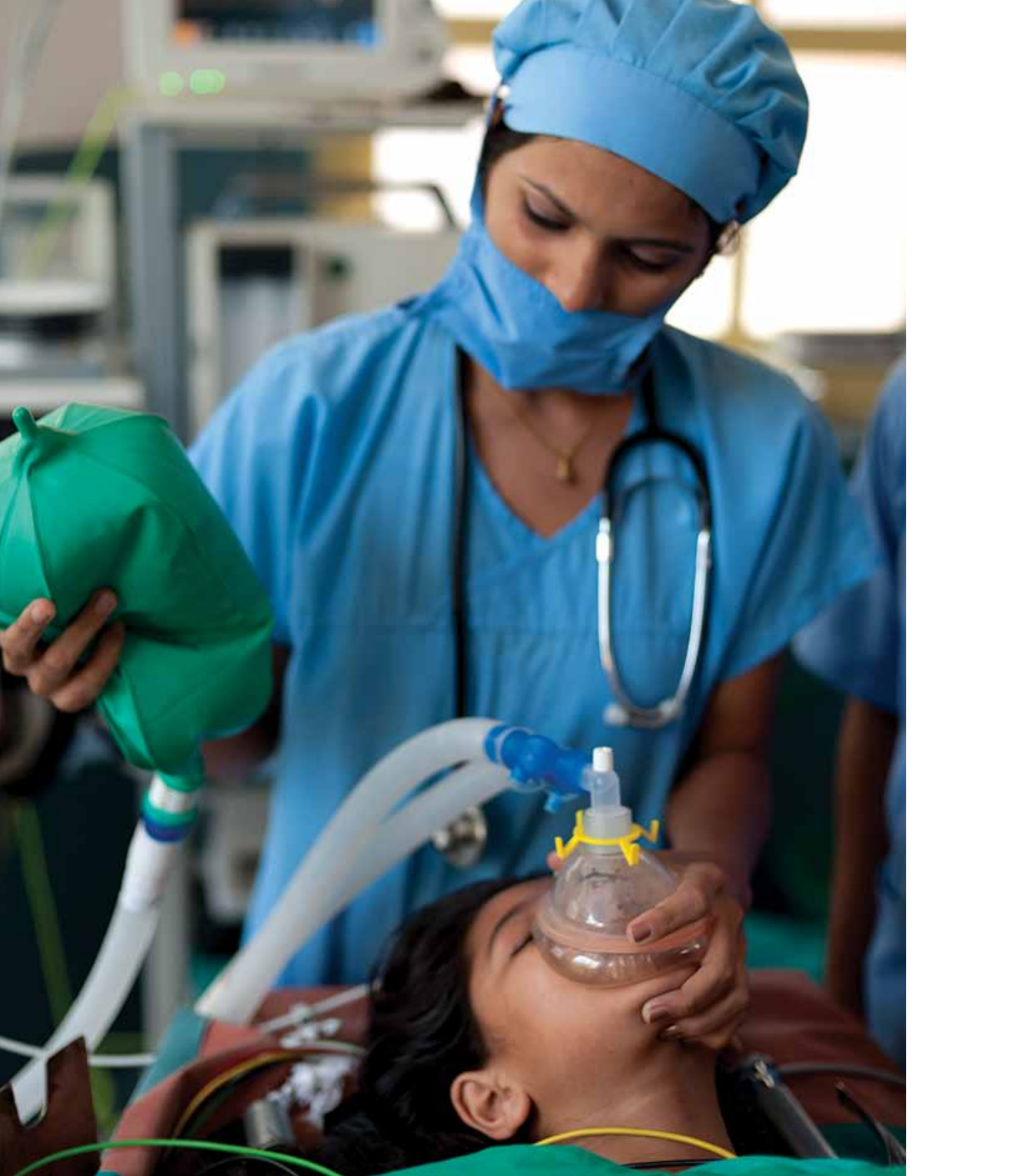# Anesthesia Assistant Follow-up Enhancement Program 2011-12

### **CONTENTS**

**2** Executive Summary

**4**

Background on Nepal's Anesthesia Assistants (AA)

**6**

METHODS The Follow-up Enhancement Program (FEP)

**8**

FINDINGS Caseload

**10 COMPETENCE** 

**12** Enabling Environment

**14** Professional Support

> **16** Conclusions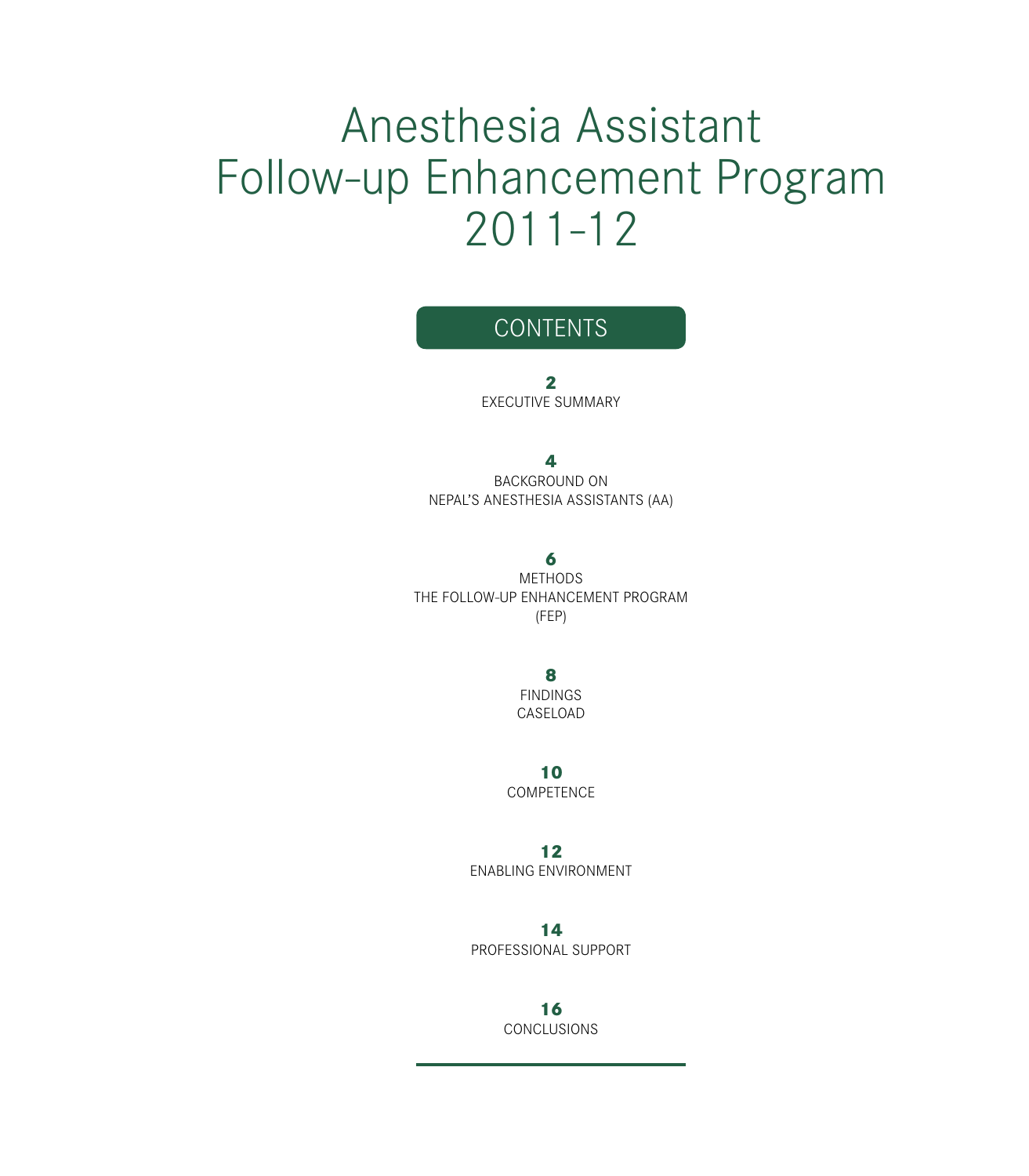### Executive Summary

### **BACKGROUND**

#### **Anesthesia Assistants (AAs) are essential to safe surgery in many hospitals in Nepal.**

While the Ministry of Health and Population aims for all its hospitals to provide comprehensive emergency obstetric care, a major hurdle is human resources. In 2012, all district and most zonal hospitals relied on non-doctor anesthesia providers.1

#### **Government Anesthesia Assistant training courses have been running in Nepal for 15 years, but after their basic training, AAs receive almost no professional support.**

Few graduates of the 6-month National Health Training Center course and of the recent 1-year training have had any ongoing support, such as refresher training.

#### **In 2011-12, NSI and NHTC conducted a Follow-up Enhancement Program (FEP) for AAs in the field.**

The team assessed, coached, and provided feedback for 44 active AAs (38 of them 6-month graduates) in 21 hospitals covering 18 districts. This document reports the findings of that follow-up.

### FEP FINDINGS

**1. AAs conducted a large number of cases – many complicated and in hospitals with little or no doctor anesthetist support.**

AA caseload averaged 379 operations per AA per year, mostly comprising spinal (47% of total) and ketamine IV anesthesia. Post-operative mortality was similar between those hospitals that had supervising doctor anesthetists and those with only AAs.

#### **2. AAs were generally competent.**

In knowledge tests, mannequin-based skills assessments, and case discussions – 93% of AAs scored over 60% in for all 9 skills combined. The AAs performed best in spinal anesthesia and less well in emergencies such as hypoxia and high spinal complication.

#### **3. Their operating rooms were frequently not adequately equipped.**

None of the hospital OTs used the WHO Safe Surgery Checklist and less than half the hospitals had more than 80% basic equipment. General anesthesia equipment was most commonly incomplete.

### **4. AAs felt unsupported as a profession.**

While AAs varied in the amount of support they received from their supervisors (some, in fact, felt very appreciated), all expressed their frustration over lack of recognition within the national healthcare system.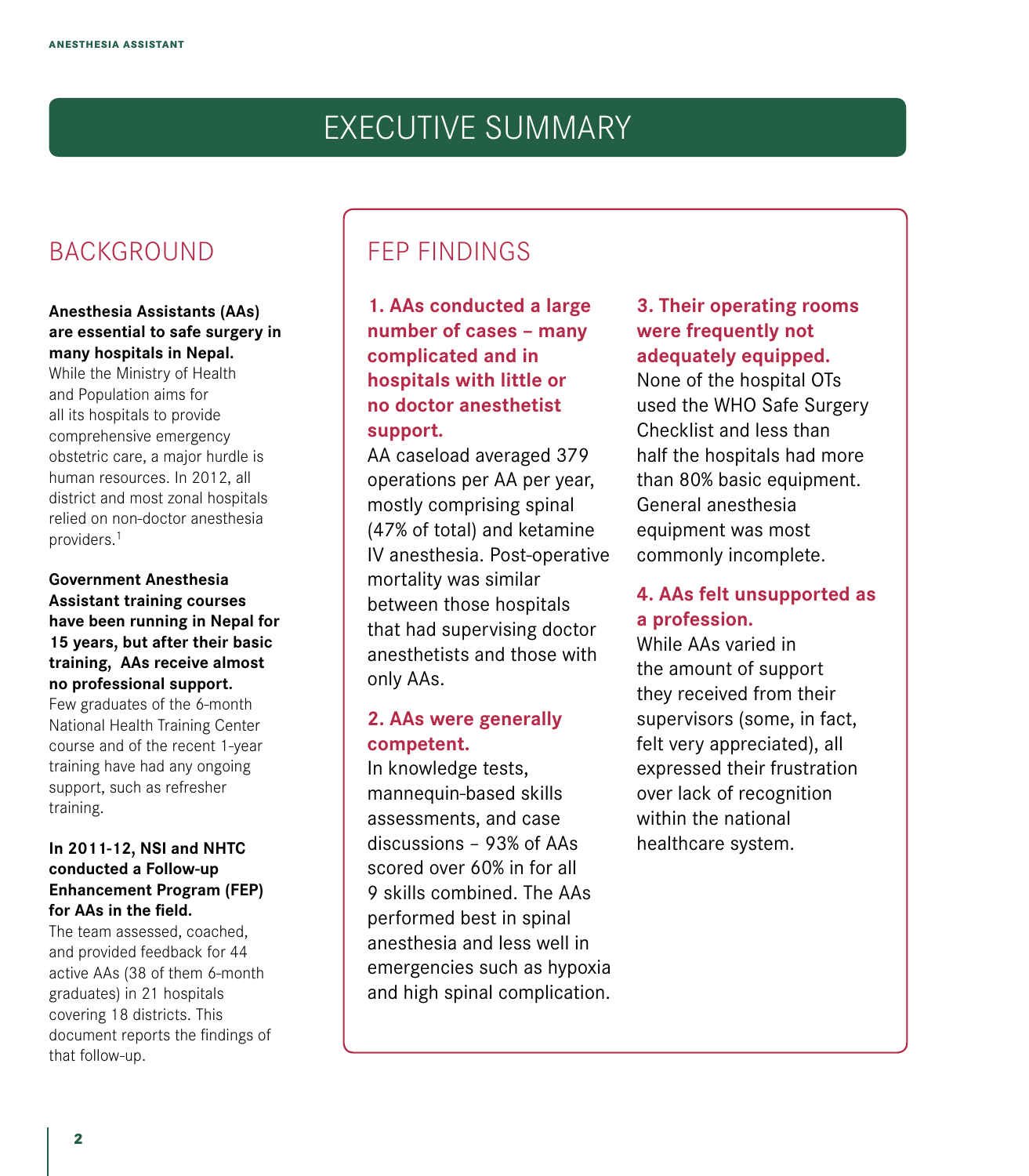### RECOMMENDATIONS

■ Expand and sustain the AA cadre with AA professional registration, more government posts and active, unthreatened training courses.

**u** Upgrade AA competence with a new accredited continuous education program (CPD) for all AAs, and link this to higher

professional registration and government posts for 6-month AAs.

Agree an essential equipment and drug list for anesthesia at district hospitals. Ensure its constant availability at district and zonal hospitals through a

robust quality improvement system.

**u** Upgrade the skills of AA supervisors with anesthesia refreshers and help build an effective, safe OT team with adherence to WHO Safe Surgery Standards.

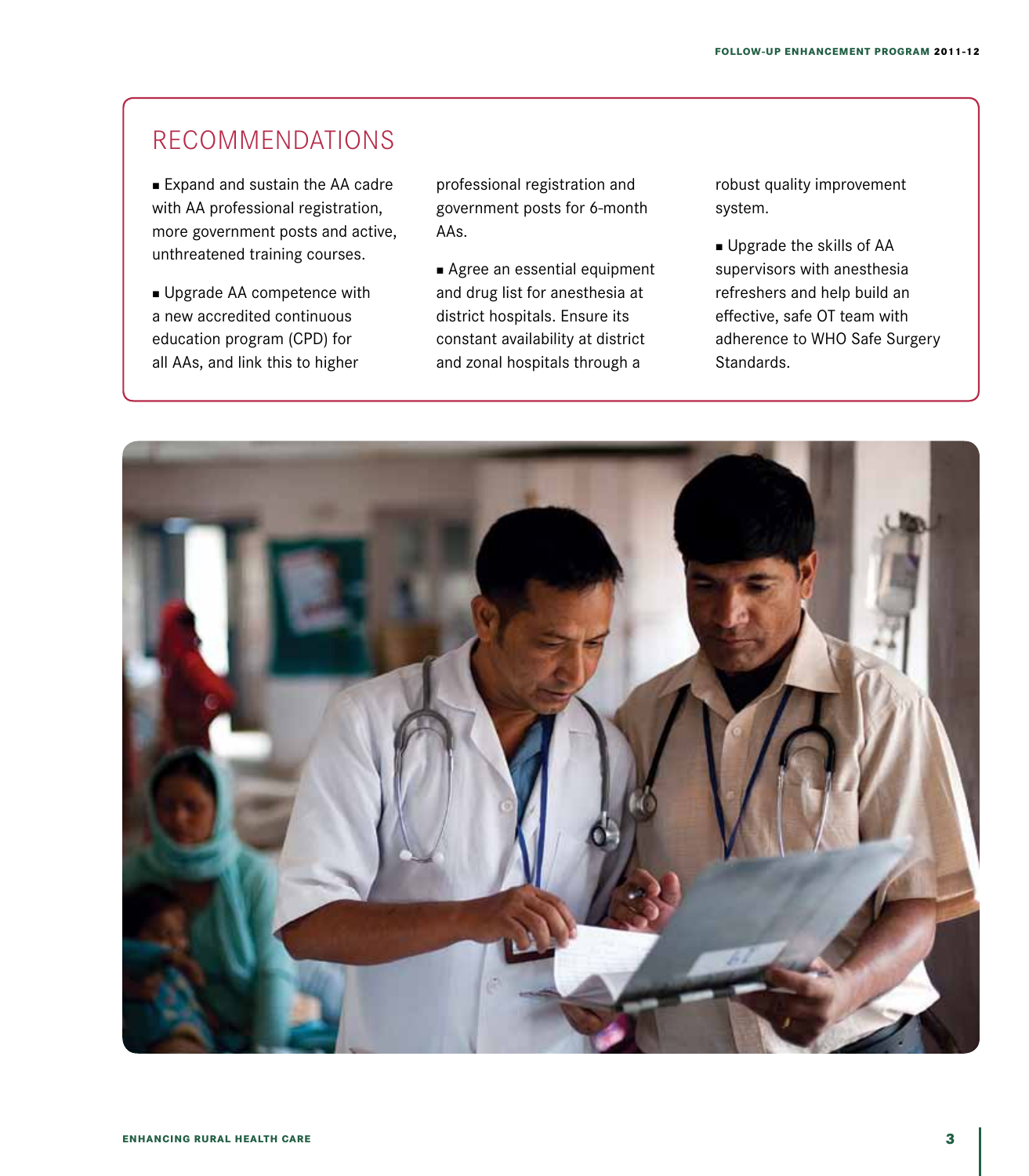### BACKGROUND

### Nepal's Anesthesia Assistants (AAs)

Nepal is a country of 27 million people, 83% of whom live in rural areas where health care access is limited by poverty and geographical isolation. While hospitals are generally expected to provide a range of curative services, the presence of operations is a key sign of a functioning institution. In Nepal – especially in district hospitals – the task of bringing together an operating doctor, an anesthetist, a nurse, and the required equipment has proven a formidable challenge.

Although Nepal's Ministry of Health and Population (MoHP) and its external partners place a high priority on comprehensive emergency obstetric care (CEOC) services, in 2012 only 30% of government district hospitals conducted regular caesarean sections. Physical facilities were usually ready, but human resources were not.<sup>2</sup>

Nepal's doctor anesthetists work exclusively in city hospitals – this is true both in the private and government health care systems. In order to provide basic anesthesia services throughout the country, for the last 15 years the government

Health Ministry has been running courses to train non-doctors in basic, emergency anesthesia. These stipulate that the graduate must work under the supervision of a doctor (who may be the MDGP doing the operation).

The table below shows that government anesthesia assistants work throughout the system, while doctors are only in the cities.

#### **NSSP 2011 Nepal CEOC Readiness Survey** <sup>3</sup>

This study analysed the use of specific funds for CEOC services at district hospital level and found large deficits in provision across Nepal with CS readiness generally low and CS rates of 0.4% compared with a target of 5%. Deficits were in large part due to personnel shortages, including AAs who were either absent or few in number.

### DISTRIBUTION OF GOVERNMENT ANESTHESIA PROVIDERS<sup>1</sup>

|       | <b>Proportion</b><br><b>Nepal</b><br><b>Population</b> | Government<br><b>Hospitals</b><br>(n) | Government<br>Anesthesia<br><b>Doctors</b> | Government<br>Anesthesia<br><b>Assistants</b> |
|-------|--------------------------------------------------------|---------------------------------------|--------------------------------------------|-----------------------------------------------|
|       |                                                        |                                       | (n)                                        | (n)                                           |
| Urban | 17%                                                    | Central (3)                           | 16                                         | 6                                             |
|       |                                                        | Regional (5)                          | 2                                          | 4                                             |
|       |                                                        | Zonal (13)                            | 4                                          | 18                                            |
| Rural | 83%                                                    | District (64)                         | 0                                          | 27                                            |
|       |                                                        | <b>Total</b>                          | 22                                         | 55                                            |

#### Non-doctor anesthesia provider training

| 1996-99      | <b>Bir Hospital</b> | 3-month training | 50 graduates |
|--------------|---------------------|------------------|--------------|
| 2001-2010    | <b>NHTC</b>         | 6-month training | 94 graduates |
| 2011-Present | NAMS                | 12-month course  | 23 graduates |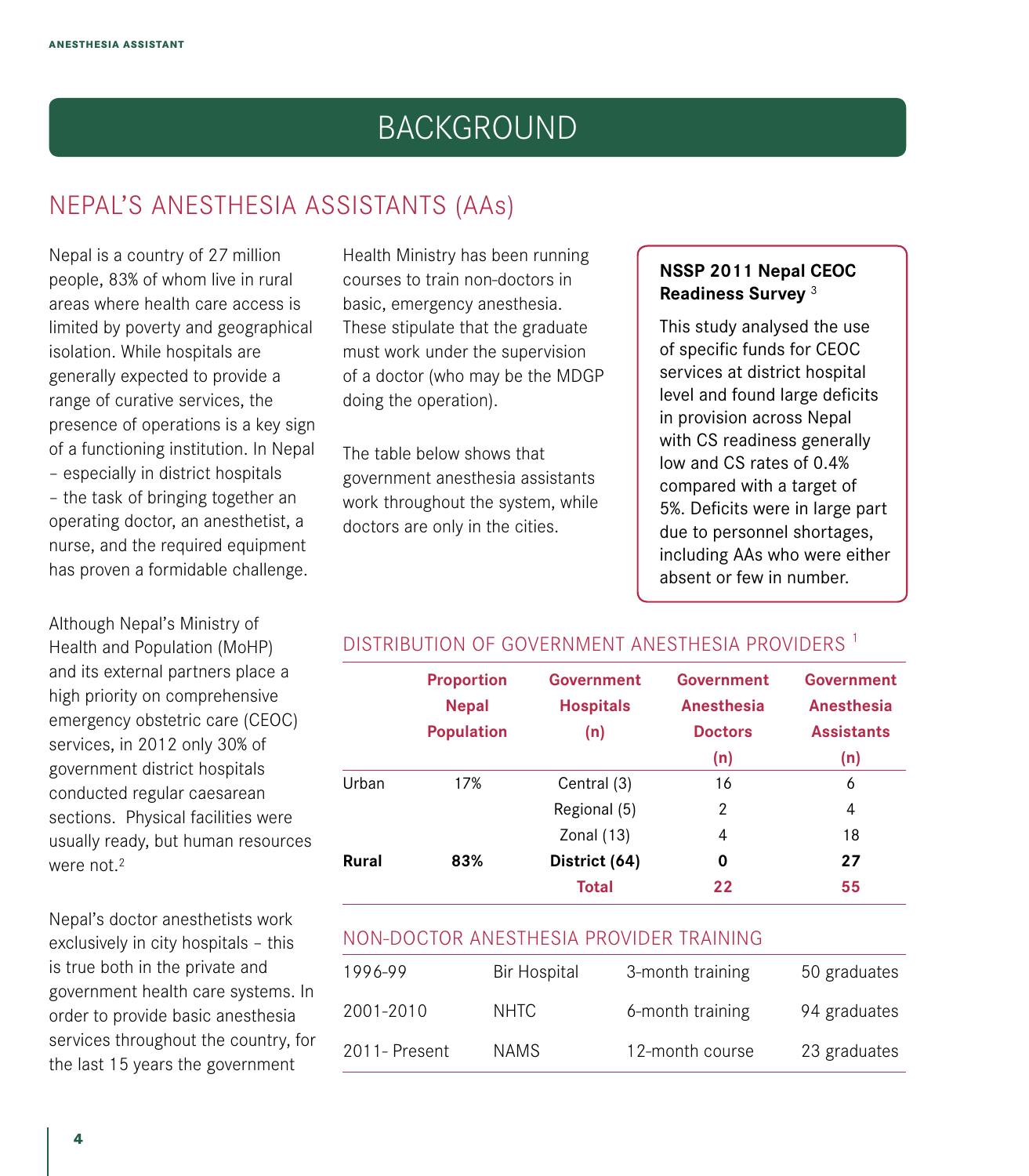### Previous Anesthesia Assistant Follow-ups

**• 2004 Nepal Safer Motherhood Program** <sup>4</sup>

(22 AAs in 17 hospitals and 3 PHCs.) Knowledge good. Skills in spinal, airway, ketamine adequate. No data on case load.

#### **• 2008 Nick Simons Institute**

(22 AAs in 16 hospitals) Fact-finding to understand AA work to inform the new 12-month AA course. Wide range of practice settings. Consistent appreciation from supervisors; request for upgrade from AAs.

*Neither of the above follow-ups incorporated structured coaching to upgrade competence.*

**• 2008-11 NSI Refresher Training** (16 AAs in 5 two-week courses) Skill assessment, coaching and case exposure Nepal's Anesthesia Assistants perform roles that are essential to providing safe surgery across Nepal – especially in underserved areas. Nevertheless, after their period of initial training, AAs are not well supported professionally. A complete follow-up package should not only assess, but also provide coaching, refresher training, feedback to supervisors, and build an ongoing AA network.



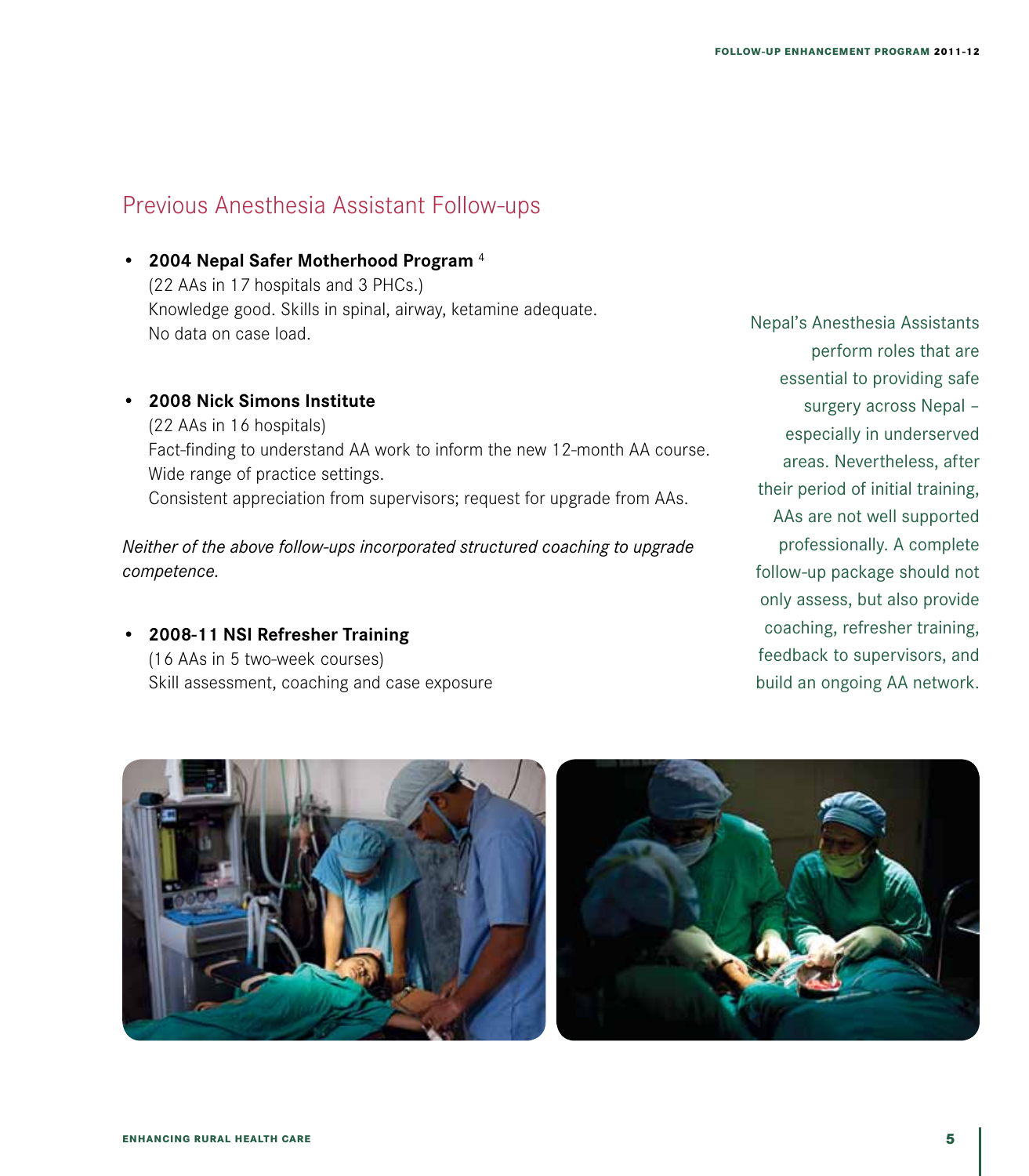### **METHODS**

### The Follow-up Enhancement Program (FEP)

The Government of Nepal's National Health Training Center has a policy to follow up 20% of its graduates in their workplace.<sup>5</sup> In fact, a much smaller percentage are actually followed up at any time during their career. Realizing how essential follow-up is – to skill retention, network building and to quality improvement of the training system – NHTC and NSI worked together to develop a generic follow-up tool that could be applied to multiple cadre in the field.

The AA FEP team was led by a UK consultant anaesthesiologist (with experience in Nepal), variously one of four Nepali consultant anaesthesiologist AA trainers, and the NSI FEP team; a UK registrar anaesthesiologist, NSI Head of Training, and the NHTC deputy director joined FEP at various stages. The tool was developed, discussed and refined at a stakeholder meeting and piloted in two hospitals.

Each visit was spread over a minimum of two days to allow the development of a relationship with the AA and to enable a more comprehensive assessment at each facility. Individual AA assessment

with coaching work was completed in approximately six hours. All assessments and coaching were delivered in either Nepali or English with Nepali translation.

A key output of the FEP visit was the on-site coaching delivered by senior experienced anaesthesiologists, and all AAs were coached until full competence in knowledge and skills was demonstrated.



### FEP tool structure

A. Knowledge test (40 question true/ false; with coaching and re-test)

B. Skills assessment on mannequin(4 skills) (with coaching to competent standard)

C. Case-based discussion of anesthesia emergencies (4 cases) (with coaching to competent standard)

D. Assess anesthesia workload and enabling environment (OT record of cases, OT facility and staff, drugs and equipment)



E. Participant interview: experience, confidence, barriers and self-learning

F. Supervisor interview

G. Review of provisional continuing education (CPD) and quality improvement (QI) materials

H. Participant Evaluation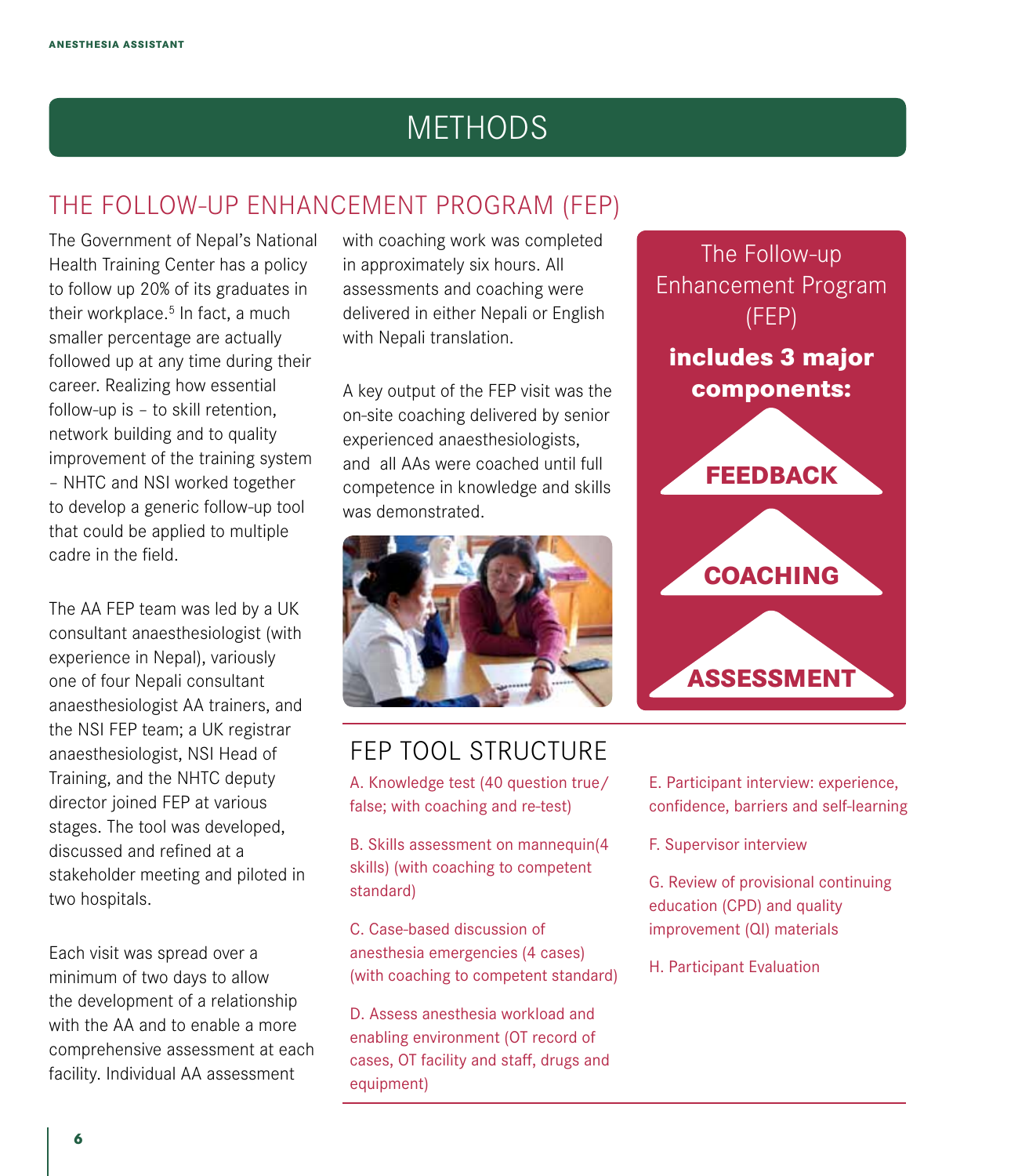



#### 2011-12 AA FEP Participants

The FEP sampled AAs from each of the different AA groups working in Nepal. Most were AAs with 6 months training who were working in the government. Geographic and other attributes of this FEP slice are shown below.







**44 AAs in FEP from 21 hospitals in 18 districts**

**Cadre**

#### **Characteristics of 44 AA FEP Participants**





Ħ

 $H_1 = H_2$ 

-11

1Ì.

`ŧ!

л,

Ю

đ,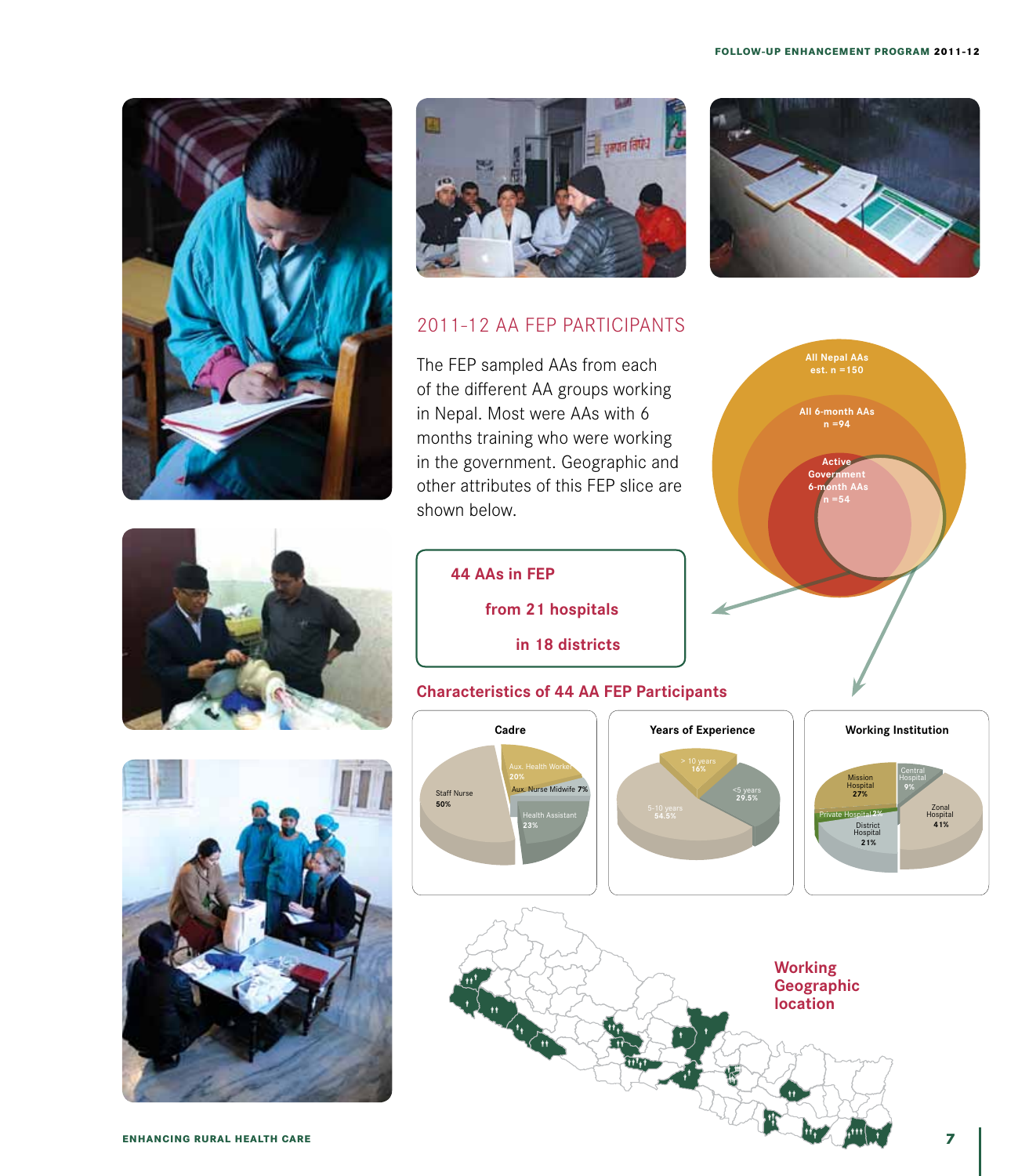### FINDINGS: AA Caseload

### AAs conducted an average of 379 cases per year – many complicated and in hospitals with little or no doctor anesthetist support.

The operating theatre record book was used to record all major and intermediate cases for the preceding three months. Total caseloads were confirmed with reference to 2009-11 Hospital Annual Reports.

Table 1 shows data from those hospitals where cases conducted by AAs could be calculated. At 13 of these 17 hospitals, there were no doctor anesthetists. In the busiest hospitals, AAs conducted over 500

**Anesthesia doctor Non-doctor Annual Annual CS as Annual total Annual** 

cases per year. The annual average for all AAs studied was 379 cases, 47% of which were C-sections under spinal anesthesia. District hospital caseload was generally very low.

#### TABLE 1 - OPERATING THEATRE CASES BY HOSPITAL (Caesarean Section=CS)

**on duty \* Anesthesia total cases CS proportion of cases CS (4/17 hospitals) providers (major/intermediate) total cases per AA per AA n n n % n n Hospital (17) Government Zonal (7)** Koshi Zonal Hospital **\*** 7 3612 2040 56 516 291 Sagarmatha Zonal Hospital  $\overline{3}$  624 600 96 208 200 Janakpur Zonal Hospital 5 1816 1780 98 363 356 Dhaulagiri Zonal Hospital  $\begin{array}{ccc} 3 & 108 & 72 & 67 & 36 \end{array}$  24 Bheri Zonal Hospital **\*** 3 920 768 83 307 256 Seti Zonal Hospital 2 1184 700 59 592 350 Mahakali Zonal Hospital 1 0 0 0 0 0 **Government Sub-Zonal (2)** Bhaktapur Hospital 1 1 264 24 9 264 24 Bharatpur Hospital **\*** 5 4196 1440 34 839 288 **Government District (5)** Bardiya (Gulariya) Hospital 2 12 12 100 6 6 Gorkha District Hospital 1 1 100 48 48 100 48 Lamjung District Hospital 1 1 260 152 58 260 152 Tamghas (Gulmi) Hospital 2 112 112 100 56 56 Dadeldhura District Hospital  $\begin{array}{ccc} 1 & 0 & 0 & 0 & 0 \end{array}$ **Mission (3)** Okhaldhunga Hospital  $2$  688 56 8 344 28 Tansen Mission Hospital **\*** 6 3800 484 13 633 81

HDCS Hospital Dadeldhura 2 156 112 72 78 56 **TOTALS 47 17852 8400 47 379 179**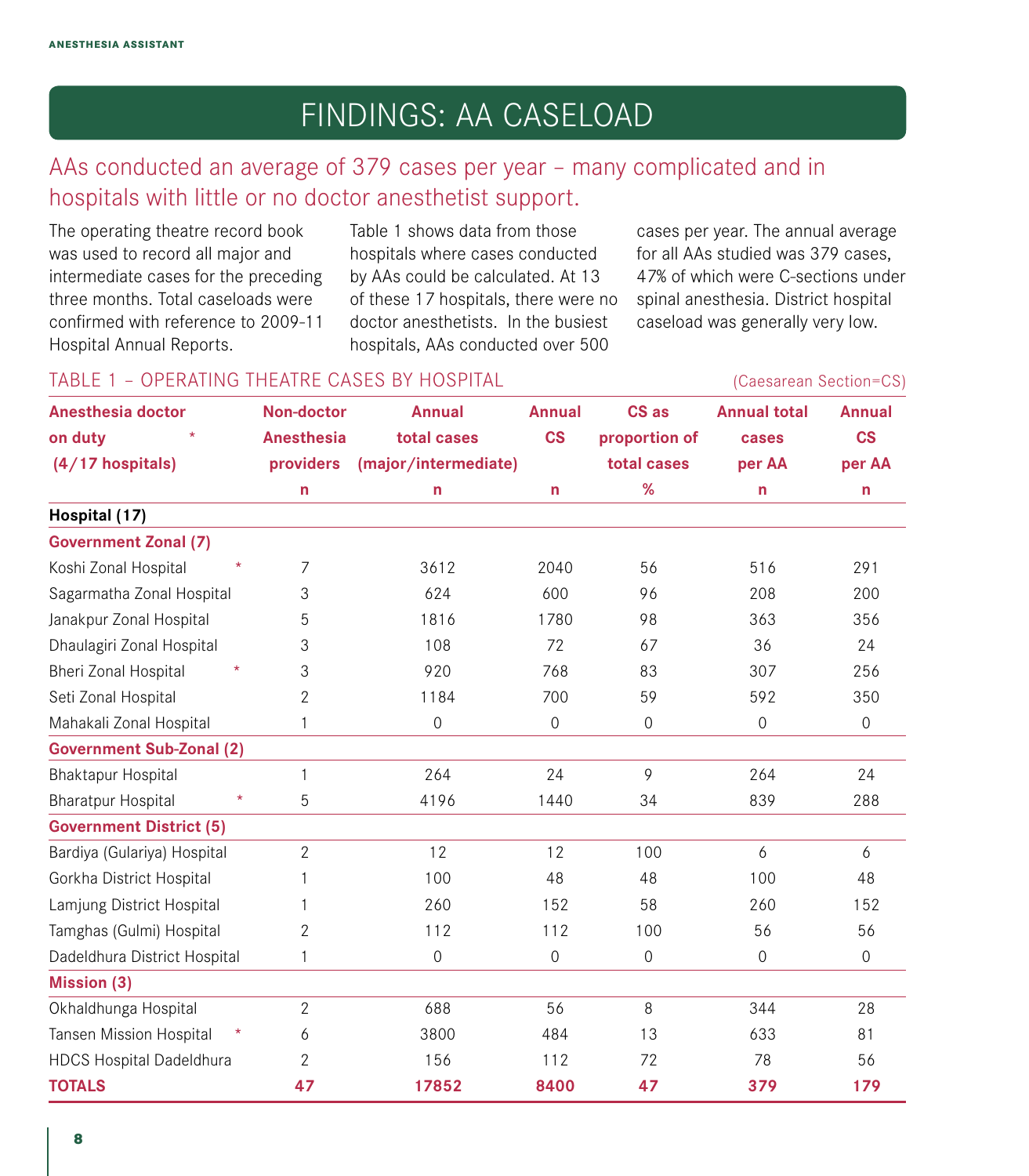Bheri Zonal and Kosi Zonal, had almost identical five-day postoperative mortality (source Annual Report 2066/2067). Comparison of direct anesthetic related mortality is not possible as there is no available

The most common major operations were C-section, appendectomy and closed fracture reduction. Spinals and ketamine intravenous anesthesia (KIVA) formed the bulk of anesthesia, even in centers with GA facility. 61% of AAs anesthetise children under 5 years but only 9% have received any training in paediatric anesthesia.

Regular pre-anesthesia assessment was infrequently performed. Predominantly this was due to habit or the surgeon undertaking the assessment himself. However, poor communication with the AA, unavailability of anesthesia charts and surgeons denying time to perform full checks were also contributory factors. Use of anesthesia charts was not widespread. Pre-anesthesia assessment was assessed as a core skill during FEP (see below).

Regional anesthetic blocks were commonly practiced. These techniques are cheap, quick and avoid more complex anesthesia. Most AAs were self-taught or taught by more experienced AA colleagues.

In central hospitals, AAs rarely gave anesthesia; mostly they performed as assistants to the anesthesiologist or even as an advisor to medical officers giving anesthesia.

As a crude comparison of perioperative mortality for AAs working with or without an anesthesiologist, Seti Zonal Hospital with no anesthesiologist present had no peri-operative deaths reported; Tansen Hospital compared with

**Figure 1. Post Operative Mortality**

data. Seti 0% Tansei 10% Bheri 12%

Anesthesiologist

Koshi 11%

No Anesthesiologist

**"Without Anesthesia Assistants, our hospital would function at a much lower level."**

> Medical Director Okhaldhunga Community Hospital

### Cases described by AAs

Cases described were lifesaving events of very sick patients, mostly obstetric (uterine rupture presenting three days late, severe postpartum hemorrhage, very prolonged labor) or the successful management of anesthetic emergencies. Inevitably most of these related to spinal complications, a reflection of the AAs' workload. Obstetric complications and deaths were described; one busy zonal hospital in the Eastern region saw a high volume of very sick obstetric cases with significant numbers of stillbirths and reported

high mortality on the wards. Eclampsia was common and deaths related to this were described.

Anaesthesia complications described also included difficult life-threatening airway events both in the OT (a child with severe laryngospasm) and presenting as emergencies at the hospital (road traffic accidents and snake bites). Almost all AAs working in a CEOC site were regularly engaged in newborn resuscitation, yet few of them have received any training in this.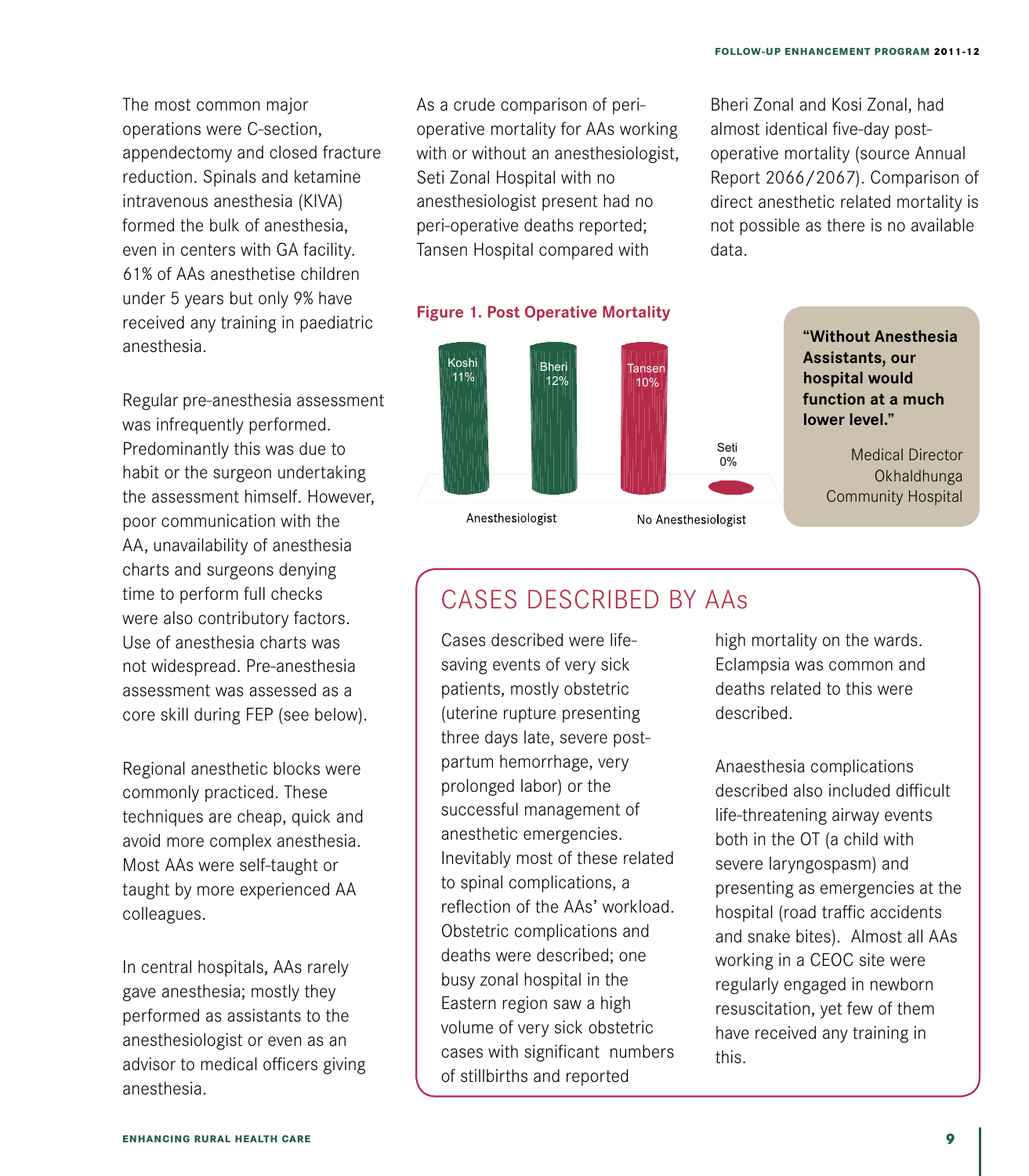### FINDINGS: AA Competence

### AAs were generally competent.

In general, theoretical knowledge was good with a few consistent knowledge gaps across all AAs (e.g. modern CPR ratios). The mean pre-coaching knowledge test score was 33/40 (83%) (range 28-39). After assessment, all AAs were coached by senior experienced anaesthesiologists to a competent standard. The mean post-coaching knowledge score was 39/40 (98%) (range 33-40).

Spinal technical skill and knowledge was very good (91%), demonstrating that regular use of a skill leads to practical competence. There were adequate skills in basic airway

techniques and intubation with rapid sequence induction.

Paradoxically, some AAs in quiet facilities demonstrated good skills while other AAs in busy hospitals had less good skills.

Overall, technical skills were better than emergency management skills (e.g. knowing how to deal with complications and unexpected problems such as hypoxia and total spinal) with consistently lower mean scores seen for the emergency case discussions and a greater range in competence across AAs in these

skills - as shown in figure 2.

Of note, all AAs work under the supervision of a doctor, providing a potential source of advice and help. In addition many work with other AA colleagues who also provide support. How these test scenarios would be managed in real situations would be almost impossible to assess in this environment. However the reduced ability of many AAs to manage the scenarios presented to them indicates that a structured approach to emergencies needs to be taught and embedded in practice.



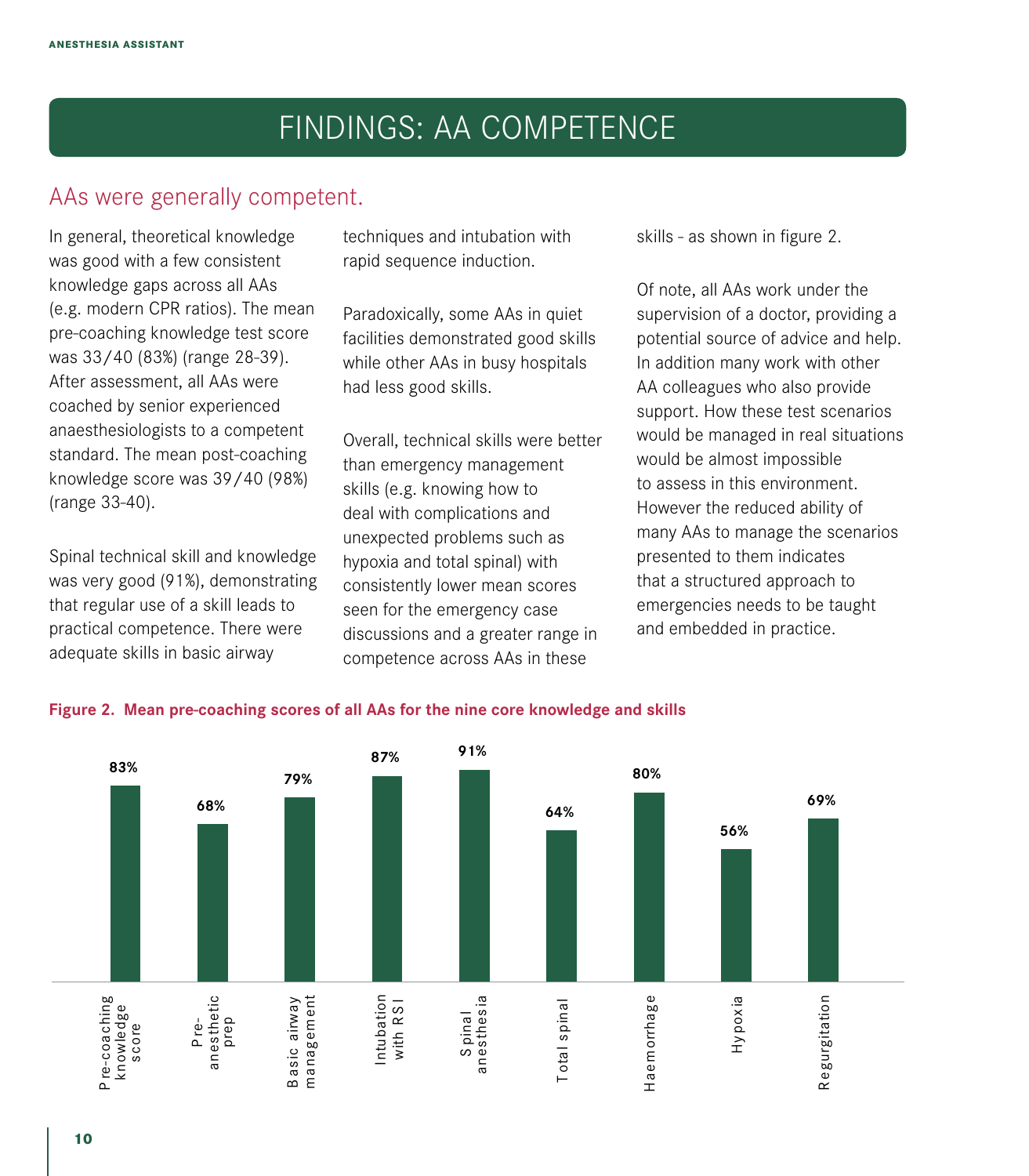### Overall competence for each AA

When mean scores for all nine knowledge and skills were generated (Figure 3), 93% of AAs scored over 60%, and 37% scored over 80%. Each green square represents an AA in this follow-up.



**Figure 3. Mean score for all nine knowledge and skills combined**



### Step-by-step analysis of each skill

Figure 4 below highlights areas of excellence and weakness to inform core training and tailor additional training and intervention. For example, in assessment of rapid sequence induction and intubation, difficulty with intubation can be addressed by using algorithms and further training.

### Analysis of factors affecting skill competence

A cross-tab analysis was performed to assess variables which may affect AA skill scores. Original cadre (SN, HA, AHW), number of cases, and current GA availability made no difference to the skills score. Years of experience showed a positive correlation with higher scores, perhaps outweighing other factors.



#### **Figure 4. Key steps for Rapid Sequence Induction (GA with intubation)**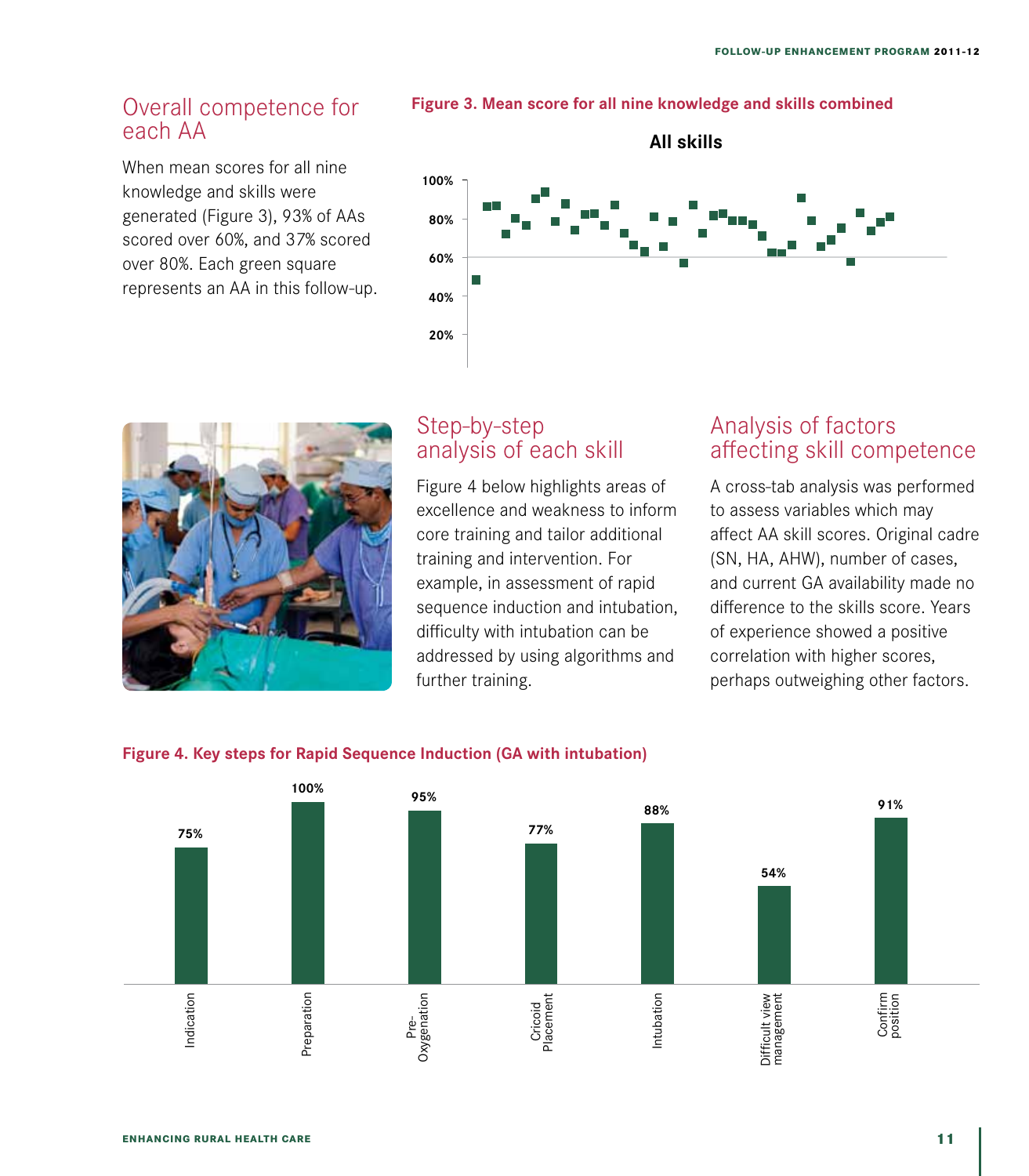### FINDINGS: AA Enabling Environment

### Their operating rooms were frequently not adequately equipped.

None of the hospitals visited achieved all and half the hospitals achieved less than 80% of the WHO facility standard for hospitals with CS capability. The deficit was greatest in government district and zonal hospitals. The mission hospitals generally had the best facilities.

However, provision of basic equipment and drugs for spinal anesthesia was good in most OTs studied — matching the highest volume surgery at these hospitals. Surprisingly, ketamine was not universally available.

The WHO Facility Standard is a checklist created from International Anesthesia standard documents and WHO guidelines for anesthetic services at district hospitals around the world. It was adapted to Nepali facilities using the AA training core curriculum.

#### **Figure 5 - Percentage of hospitals reaching facility score**











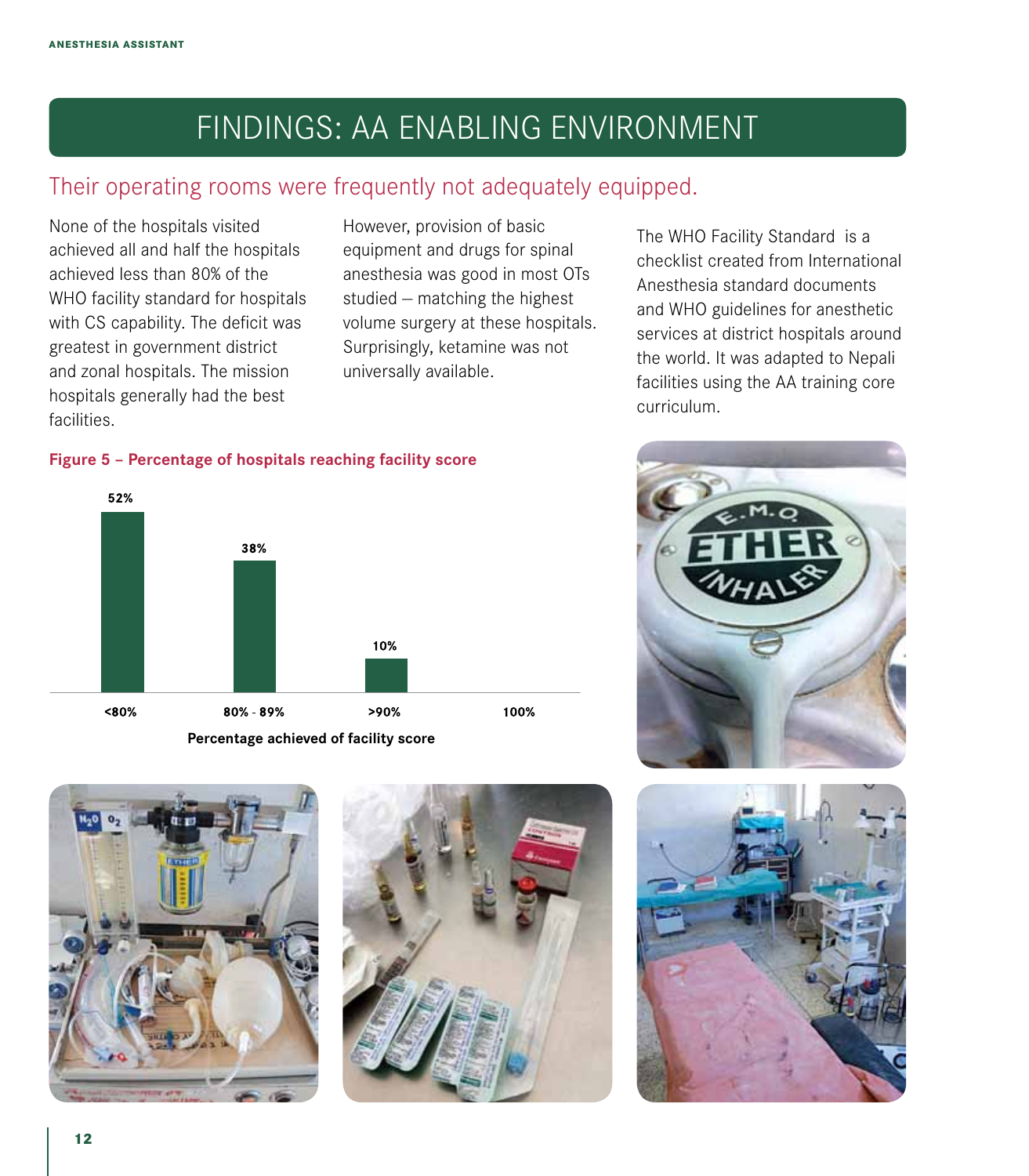**76% 76%**

Some facilities, including some government hospitals, had enough equipment to provide a good general anesthesia (GA) service; however, in many others, the GA facility was both poor and unsafe. Four government district hospitals and three zonal hospitals had no functional GA service. Another zonal hospital had very outdated GA equipment (ether EMO).

Zonal hospitals had a high turnover of cases but inadequate equipment and drugs, and poor hospital support. In one such hospital, the only consistent anesthesia provided was spinal anesthesia for CS; this certainly put sick patients at risk.

Other emergency or elective surgeries rely on the patient's family to buy the equipment and drugs required. On the days of the FEP visit, these were not available in any pharmacy close to the hospital. At this zonal hospital, essential drugs such as ketamine for simple pediatric procedures were unavailable.

Occasionally, a district hospital had appropriate facilities for the surgery undertaken. This was due to good leadership and planning on behalf of the doctors, AAs, and hospital management.

GA drug provision was sometimes lacking in hospitals with an anesthesia machine, making these



Suxamethonium

suxamethonium

Halothane

**Halothane** 

Adrenaline

Adrenaline

Atropine

#### **Figure 6. General Anesthesia Readiness**

effectively useless (Figure 6 above). Anesthesia machines were inconsistent: for example, some facilities had outdated equipment (ether anesthesia via EMO); a new machine never used because staff felt it was "unsafe" – despite regular servicing by a government appointed contractor; or a CEOC site/zonal hospital with no GA equipment at all.

Laryngoscope

aryngoscope

Thiopentone

Thiopentone

Anesthesia Machine

Anesthesia

Oximeter

Oximeter

Figure 6 shows the proportion of studied hospitals having various

key anesthetic equipment and drugs required for CS under GA ("GA readiness"). These are essential for emergency back-up at any CS-capable OT.

Morphine

Nifedipine

Bloodbank

**Sloodbank** 

Basic pulse oximeter provision was good with only one hospital (a government district hospital) having none available (Figure 7 below). Many hospitals had two or more oximeters, though few had oximeters outside of the OT.



#### **Figure 7. Prevalence of pulse oximeters**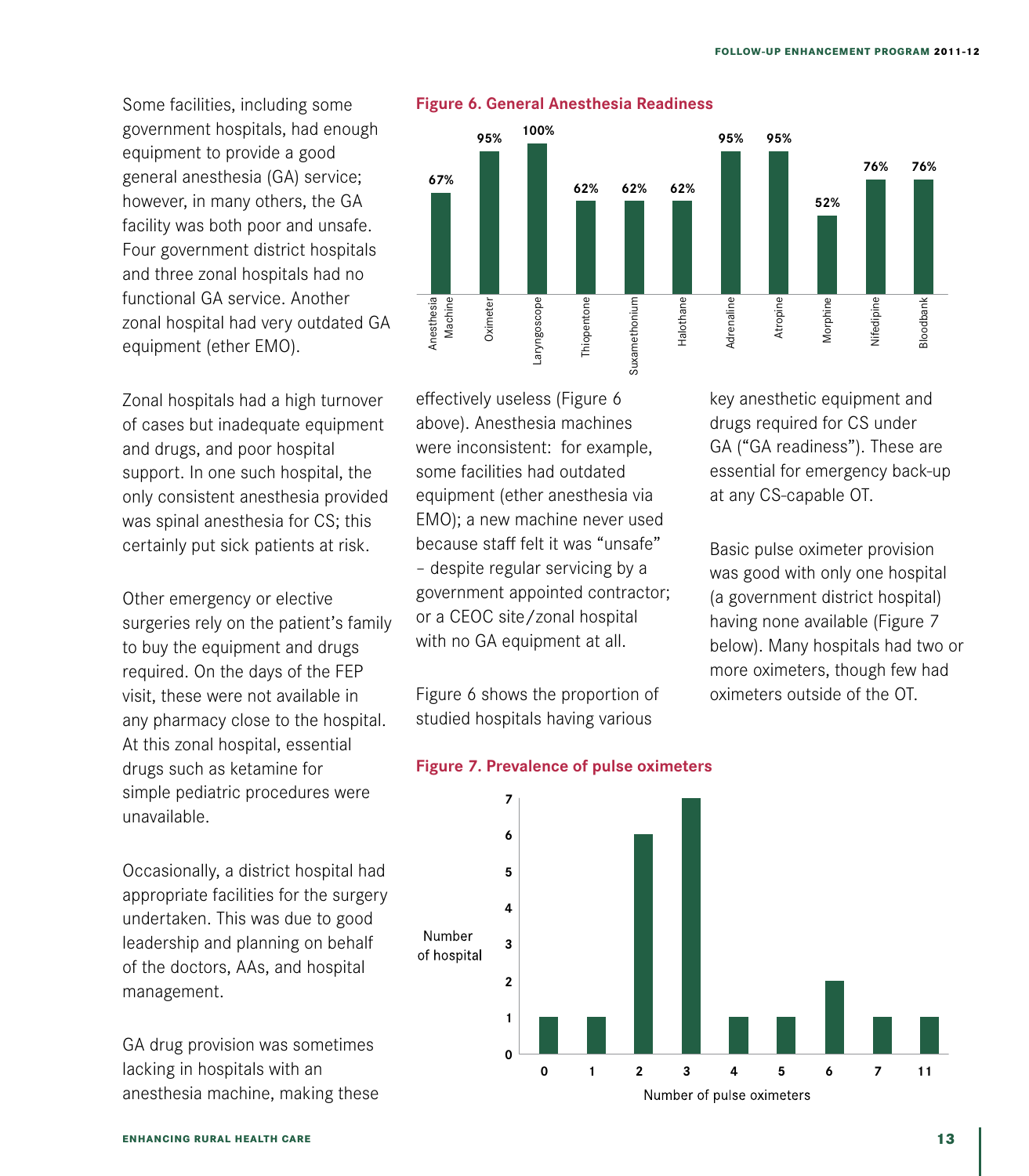### FINDINGS: AA Professional Support

### AAs generally felt unsupported as a profession.

### Motivation: Education/ support/confidence

Workloads, leadership and enabling environments varied enormously between hospitals. This naturally affected Anesthesia Assistants' confidence and varied markedly across zonal and district hospitals. District hospitals in particular were frequently hampered by few operations, due to unavailability of a surgeon (e.g. MDGPs on government rotations).

Over half of the AAs (52%) felt lack of supervision was a barrier to their anesthesia practice (Figure 8). AAs often work in isolation, both educationally and physically. Some





feel vulnerable, though others, particularly in well-run hospitals, feel well supported. The lack of AA recognition as a professional cadre places them in a weak and vulnerable position – unable to change things for the better or even advocate for change.

Despite this, many expressed confidence to handle those cases they saw regularly (Figure 9). Some remained highly motivated despite minimal support from supervisors or hospital management.



#### **Figure 9. Self-confidence in conducting types of anesthesia**

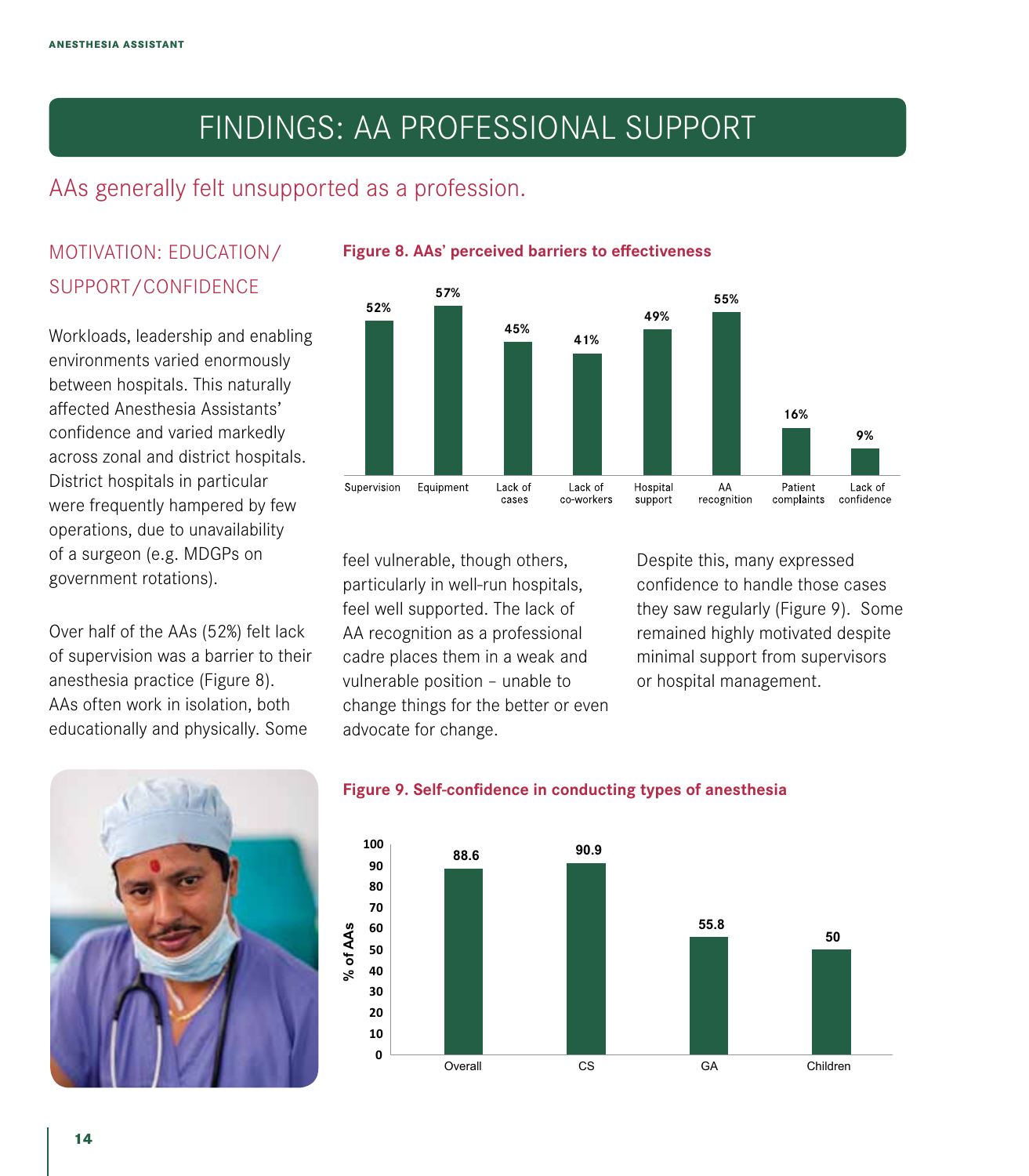

**AAs are not recognized as important members of the OT team**

**Saving the life of two patients (mother and child) in a good safe environment is the best part of my job.**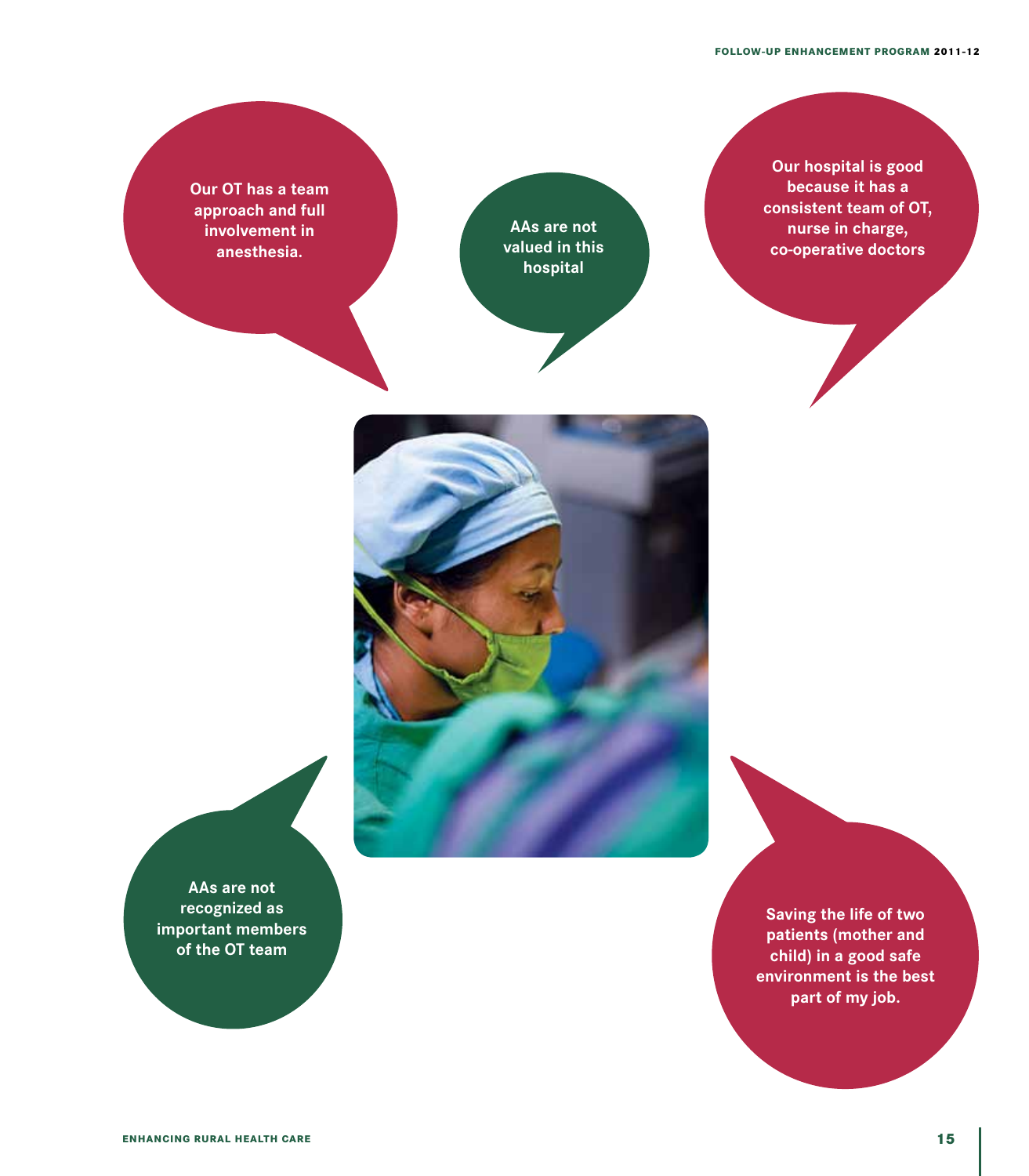### CONCLUSIONS FEP EVIDENCE

**2. AAs were generally competent.**

**adequately equipped.**

**1. AAs conducted a large number of cases – many complicated and in hospitals with little or no doctor anesthetist support.**

- **•** AA caseload averaged 379 operations per AA per year, mostly comprising spinal (47% of total) and ketamine IV anesthesia.
- **•** Post-operative mortality was similar between those hospitals that had supervising doctor anesthetists and those with only AAs.
- **•** In knowledge tests, mannequin-based skills assessments, and case discussions – 93% of AAs scored over 60% total for all 9 skills combined.
- **•** The AAs performed best in spinal Anesthesia and less well in emergencies such as hypoxia and high spinal complication.
- **•** None of the hospital OTs used the WHO Safe Surgery Checklist.
- **•** Less than half the hospitals had more than 80% basic equipment.
- **•** General anesthesia equipment was most commonly incomplete.

**4. AAs felt unsupported as a profession.**

**3. Their operating rooms were frequently not** 



- **•** AAs varied in the amount of support they received from their supervisors (some, in fact, felt very appreciated).
- **•** Almost every AA expressed his or her frustration over lack of recognition within the national healthcare system.